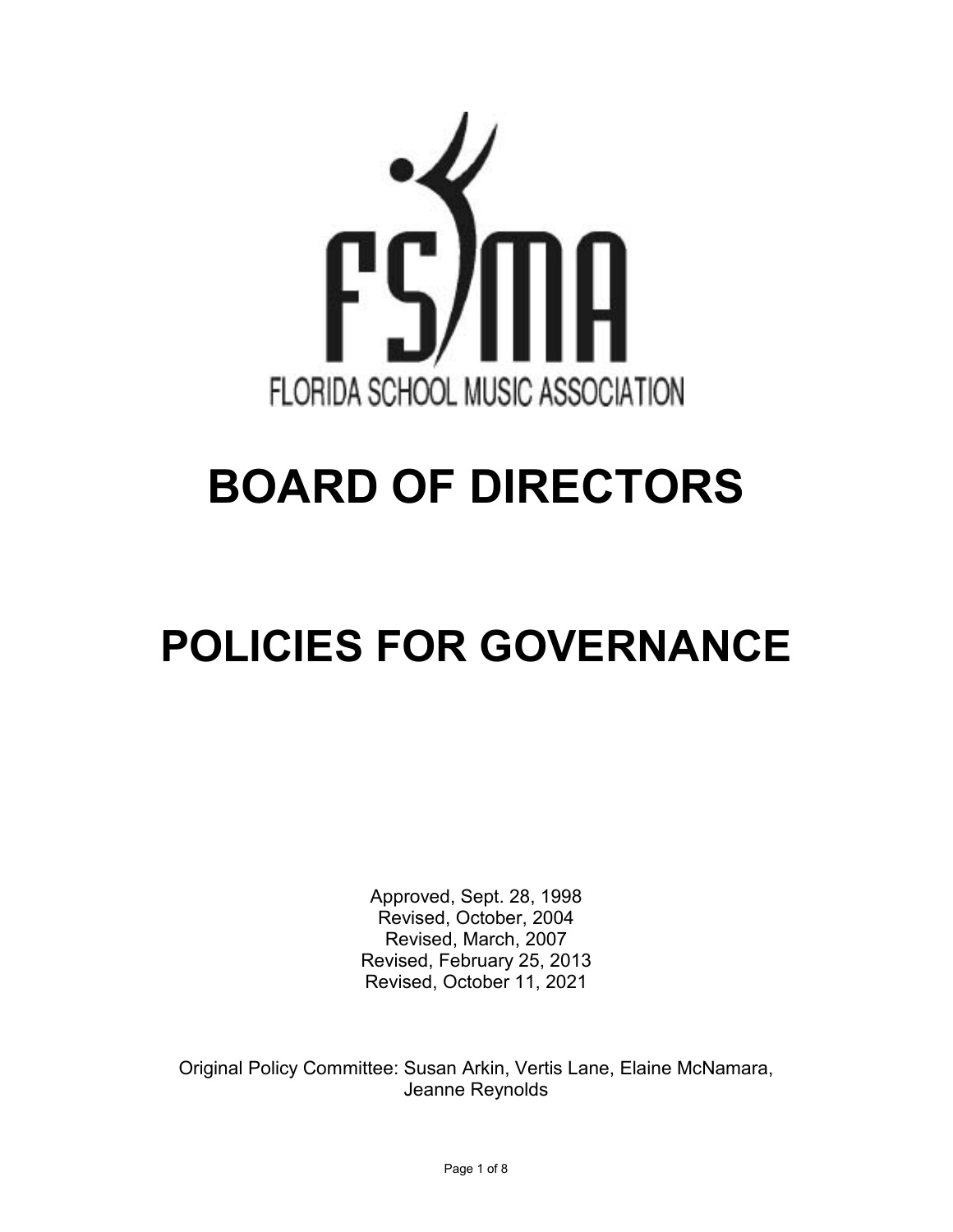### **Table of Contents**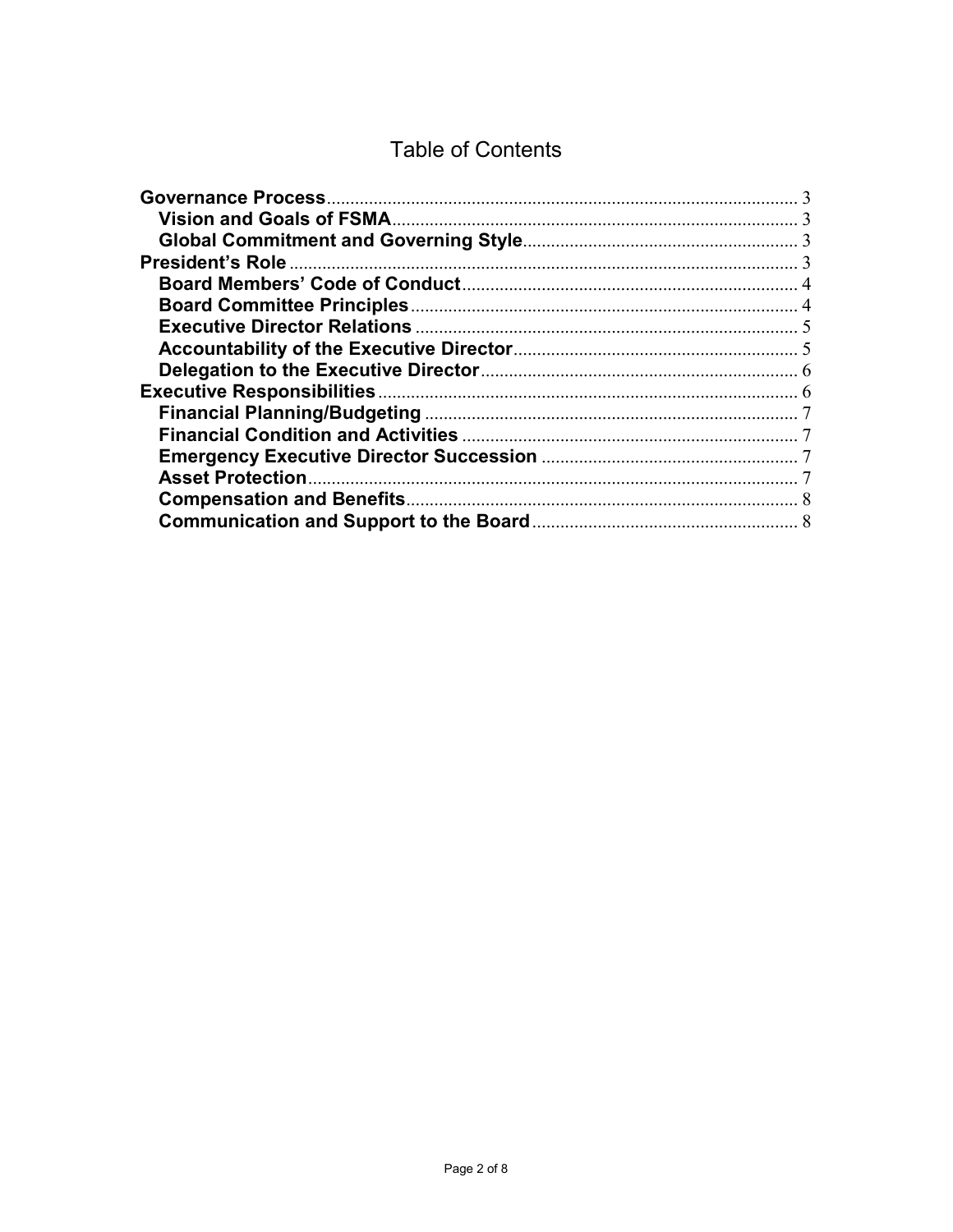## **BOARD OF DIRECTORS POLICIES FOR GOVERNANCE**

## **Governance Process**

#### <span id="page-2-1"></span><span id="page-2-0"></span>**Vision and Goals of FSMA**

The purpose of FSMA is to ensure high quality, broad based, thriving music programs in member schools.

In accomplishing this purpose, the following areas are of importance:

- The highest quality Music Performance Assessments available in the nation and continual evaluation for the quality of the MPA experience.
- Cultivating excellence of Florida music programs for all students
- Models for and tools to recognize best practices in excellent music programs
- Events sanctioned by FSMA shall be safe and fiscally responsible, provide equity in adjudication across the state, and provide student access to programs.

#### <span id="page-2-2"></span>**Global Commitment and Governing Style**

- 1. The board will cultivate a sense of group responsibility, be responsible for excellence in governing, and establish policies.. The board may use the expertise of individual members to enhance the ability of the board as a body, rather than to substitute the individual judgments for the board's values.
- 2. The board will direct, control and inspire the organization through the careful establishment of broad written policies reflecting the board's values and perspectives.
- 3. Continual board development will include orientation of new board members in the board's governance process and periodic board discussion of process improvement.
- 4. The board will allow no officer, individual or committee of the board to hinder or be an excuse for not fulfilling its commitments.
- 5. The board will be responsible for the yearly evaluation of the Executive Director.

#### <span id="page-2-3"></span>**President's Role**

The President assures the integrity of the board's work and represents the board to outside parties.

Accordinaly:

- A. The President may represent the board to outside parties in announcing boardstated positions and in stating chair decisions and interpretations within the area delegated to her or him.
- B. The President may delegate this authority, but remains accountable for its use.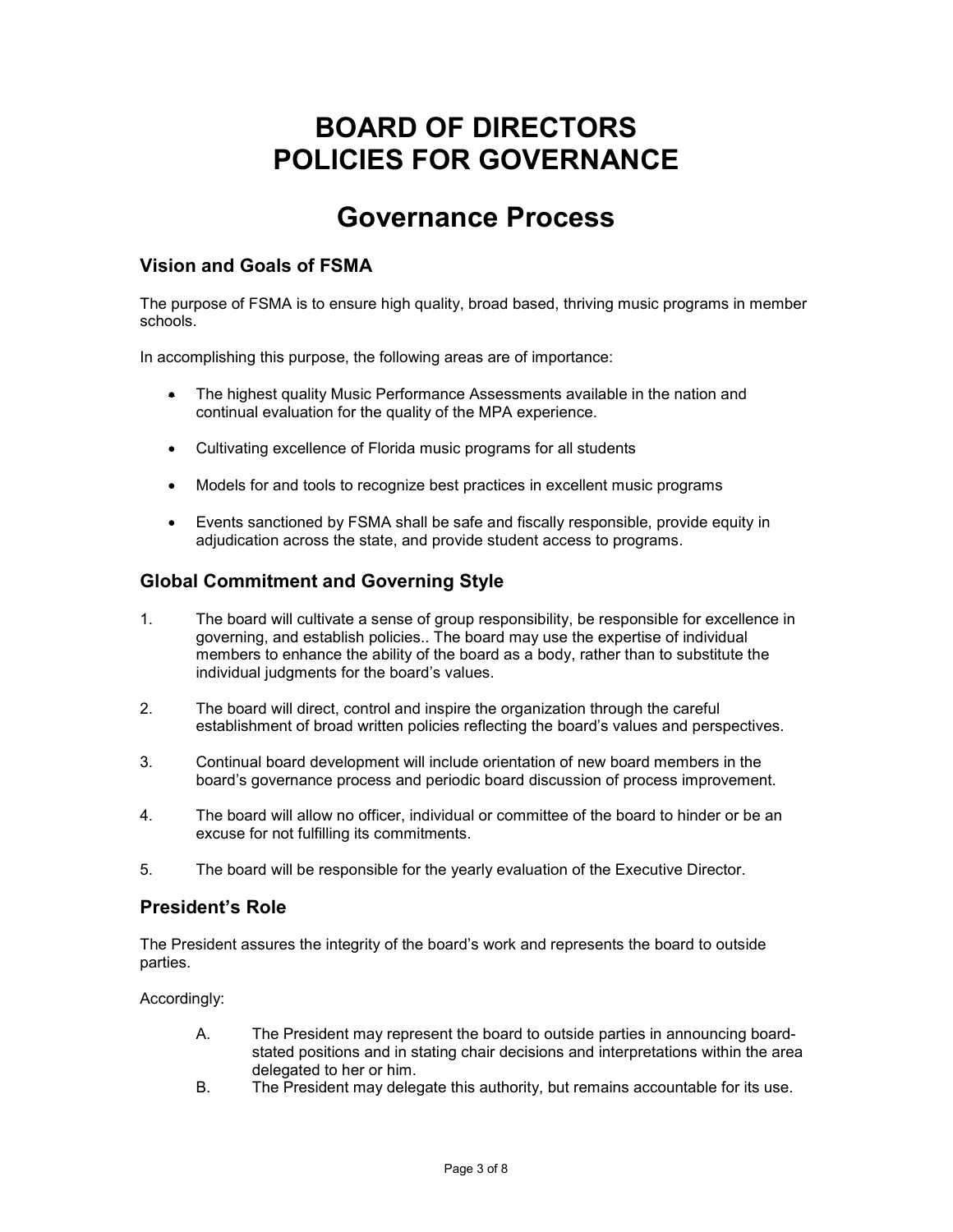#### <span id="page-3-0"></span>**Board Members' Code of Conduct**

The board commits itself and its members to ethical, professional, and lawful conduct, including proper use of authority and appropriate decorum when acting as board members.

Accordingly:

- 1. Board members must have loyalty to the ownership, unconflicted by loyalties to staff, representative organizations, or any personal interest.
- 2. Members must avoid conflict of interest with respect to their fiduciary responsibility.
- 3. Board members may not attempt to exercise individual authority over the organization except as explicitly set forth in board policies.
- 4. Members will respect the confidentiality appropriate to issues of a sensitive nature.
- 5. Members will be properly prepared for board deliberation.

#### <span id="page-3-1"></span>**Board Committee Principles**

Standing Committees include:

1. Executive Committee

The Executive Committee will consist of the President, President-Elect or Immediate Past-President and appointee of the Board. Charge: (a) to collaborate with the Executive Director for association activities in the absence of the full board; (b) to provide the orientation of new board members, prior to their first meeting.

- 2. Policies and Procedures Committee Charge: to continue development of the Board's Policies for Governance. The Policies and Procedures Committee shall be chaired by the President or appointee of the Board. The work of this committee will come to the full board for ratification of any changes.
- 3. Finance and Audit Committee Charge: to provide the internal monitoring as required for Financial Planning/Budgeting, Financial Condition, Investment of Funds, and activities as described in Monitoring Executive Director Performance. The Finance Committee shall be chaired by the Immediate Past-President or appointee of the Board.
- 4. Appeals Committee Charge: to adjudicate any appeals brought to the FSMA by any member school related to sanctioned student activities. The Appeals Committee shall be chaired by the President-Elect or appointee of the Board.
- 5. Nominating Committee Charge: to prepare a slate of candidates for Board President-Elect, by the Spring board meeting of odd-numbered years. The Nominating Committee shall be chaired by the Immediate Past-President.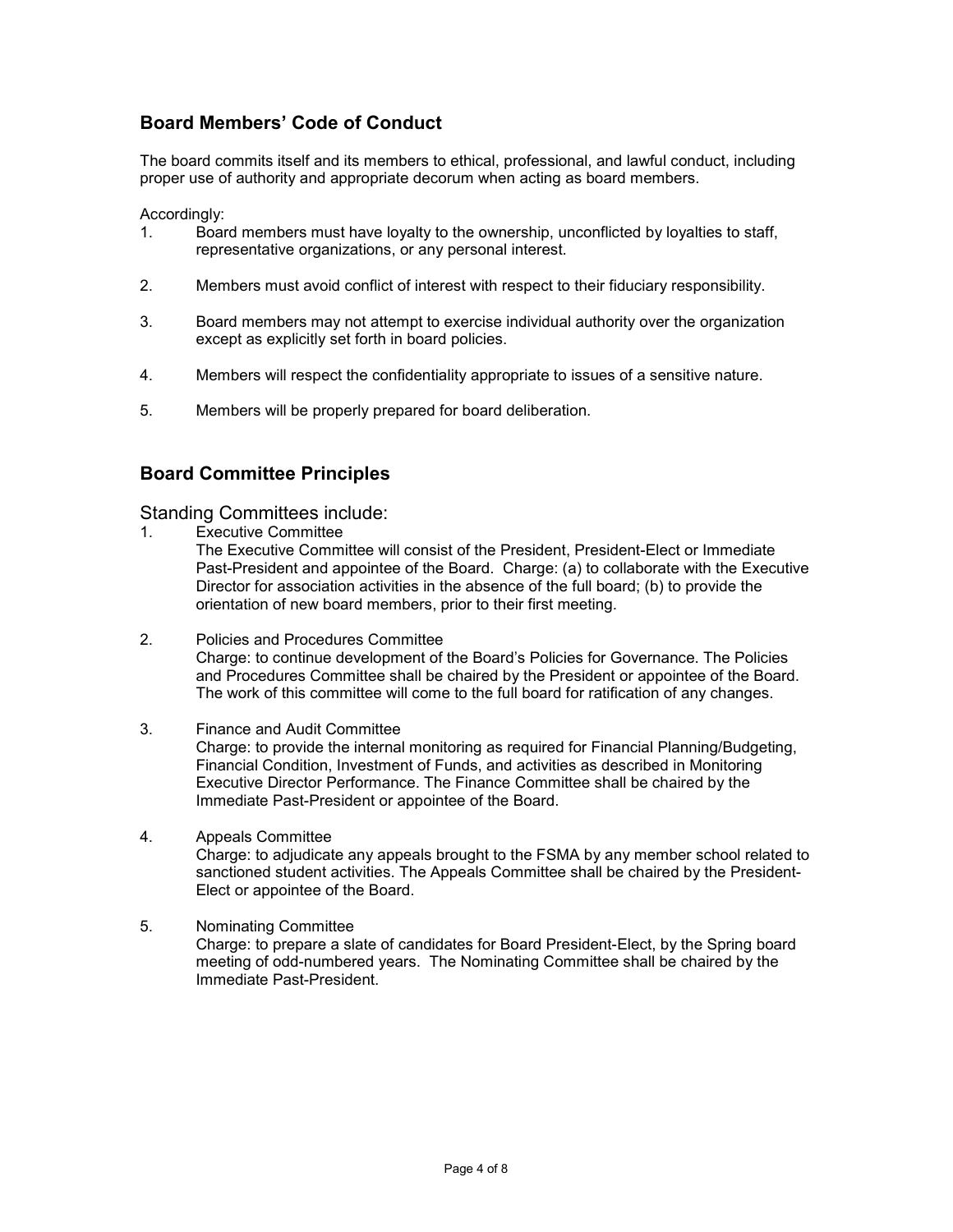6. Calendar Committee

Charge: to meet with the component association representatives and executive directors to review district music performance assessment calendars, and approve state music performance assessment calendars. The Calendar Committee shall be chaired by an FMEA Representative, and shall include two administrators and three music component association representatives. The music representatives shall be selected in a manner to represent all three component associations.

#### 7. Advocacy Committee

Charge: to develop a committee to advocate for music education on behalf of FSMA. The Advocacy Committee will establish a legislative platform and work with lobbyist to determine legislative activities.

8. Ad Hoc Committees may be established as needed.

#### <span id="page-4-0"></span>**Executive Director Relationship**

The Executive Director will be evaluated annually. The evaluation will consider progress towards the association's goals. The Executive Director will report quarterly to the board progress being made to meet annual goals. The Executive Director will be evaluated by the Executive Committee and the results of the evaluation will be presented to the Board of Directors.

The Executive Director is the only employee of the Association and therefore all requests from Board Members shall be submitted to the Executive Director.

The Board will never give instructions to persons who report directly or indirectly to the Executive Director.

Only officially passed motions of the board are binding on the Executive Director.

Accordingly:

- 1. Decisions or instructions of individual board members, officers, or committees are not binding on the Executive Director except in rare instances when the board has specifically authorized such exercise of authority.
- 2. In the case of board members or committees requesting information or assistance without board authorization, the Executive Director can refuse such requests that require, in the Executive Director's opinion, a material amount of staff time or funds or are disruptive.

#### <span id="page-4-1"></span>**Accountability of the Executive Director**

The Executive Director is the board's only link to operational achievement and conduct, so that all authority and accountability of staff, as far as the board is concerned, is considered the authority and accountability of the Executive Director.

Accordingly:

- 1. The board will never give instructions to persons who report directly or indirectly to the Executive Director.
- 2. The board will refrain from evaluating, either formally or informally, any staff other than the Executive Director.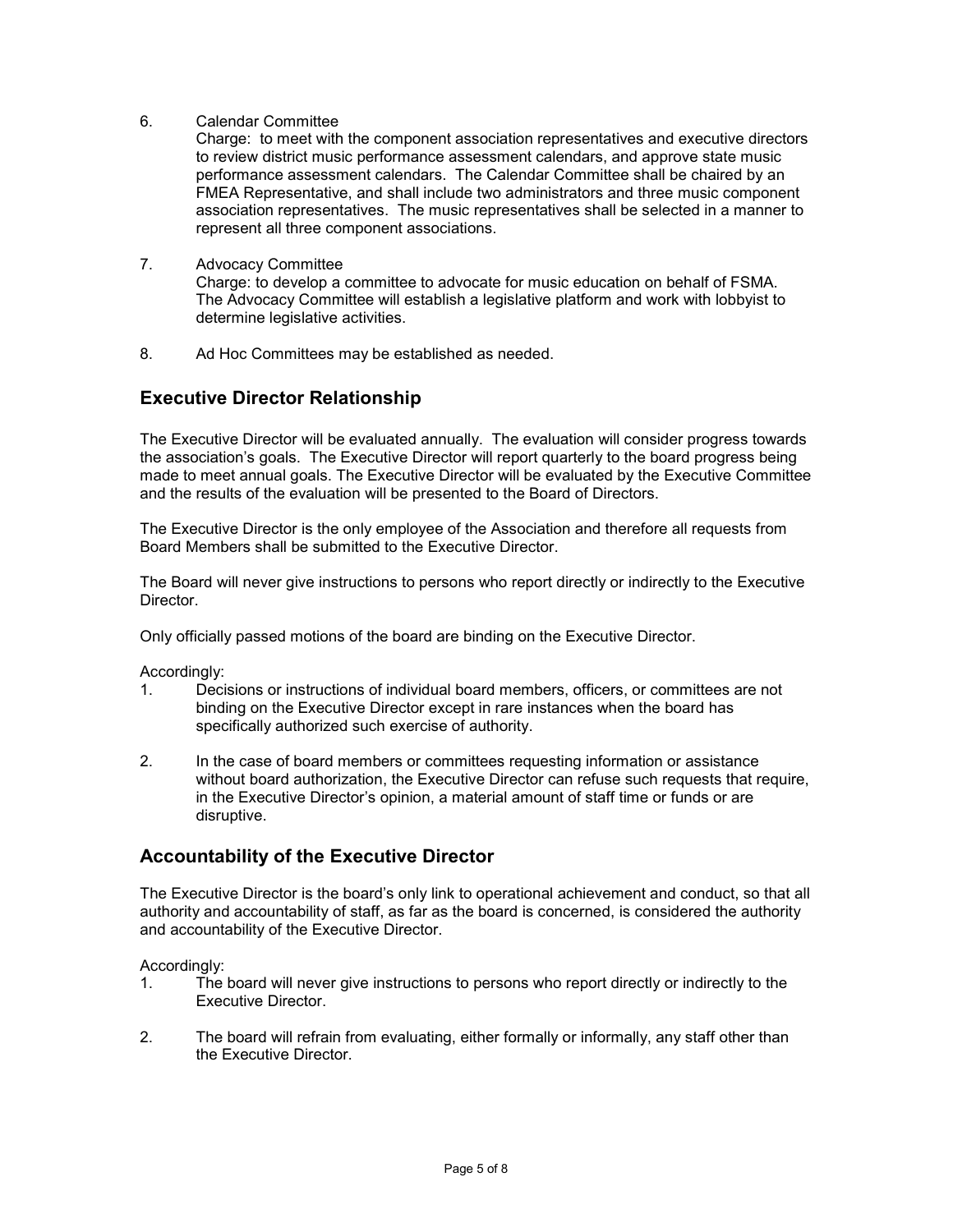3. The board will review Executive Director's performance and provide a written evaluation. The Executive Committee will report to the full board that the evaluation of the Executive Director has been completed and the results of that evaluation.

#### <span id="page-5-0"></span>**Delegation to the Executive Director**

- 1. The board will develop policies instructing the Executive Director to achieve certain results, for certain recipients at a specified cost. These policies will be developed systematically from the broadest, most general level to more defined levels, and will be called Vision and Goals policies.
- 2. The board may develop policies which limit the latitude of the Executive Director.
- 3. The Executive Director is authorized to establish policies, make decisions, take actions, establish practices and develop activities in conjunction with the Executive Committee in the absence of the Board.
- 4. The board may change its Goals/Vision and evaluation procedures, thereby shifting the boundary between board and Executive Director domains. The board shall not evaluate the Executive Director on changes or procedures which are not specified in these Policies.

### **Executive Director's Responsibilities**

<span id="page-5-1"></span>The Executive Director shall provide leadership for the board of directors in areas of advocacy, and provide a long range vision for the progress and growth of the association.

Accordingly, the Executive Director shall

- 1. Advocate for music and arts education<br>2. Build partnerships with other curricular
- Build partnerships with other curricular areas
- 3. Be aware of state laws related to education<br>4 Be informed about pressing issues in educa
- Be informed about pressing issues in education, especially as the quality of music instruction is impacted.

The FSMA is comprised of its member schools. With respect to interactions with member schools, or those applying to be member schools, the Executive Director shall provide for conditions, procedures, or decisions which are professional, dignified, and reasonable.

Accordingly, the Executive Director shall:

- 1. Use application forms that elicit only needed information.
- 2. Use methods of collecting, reviewing, transmitting, or storing client information which reasonably protects against improper access to the material elicited.
- 3. Establish with member schools a clear understanding of services offered by FSMA.

The Executive Director will provide conditions which are fair, dignified, organized, and clear.to paid and volunteer staff.

Accordingly, the Executive Director shall:

- 1. Operate with written personnel policies which clarify personnel rules for staff, provide for effective handling of grievances, and protect against wrongful conditions, such as nepotism and grossly preferential treatment for personal reasons
- 2. Not discriminate against any staff member for expressing an ethical dissent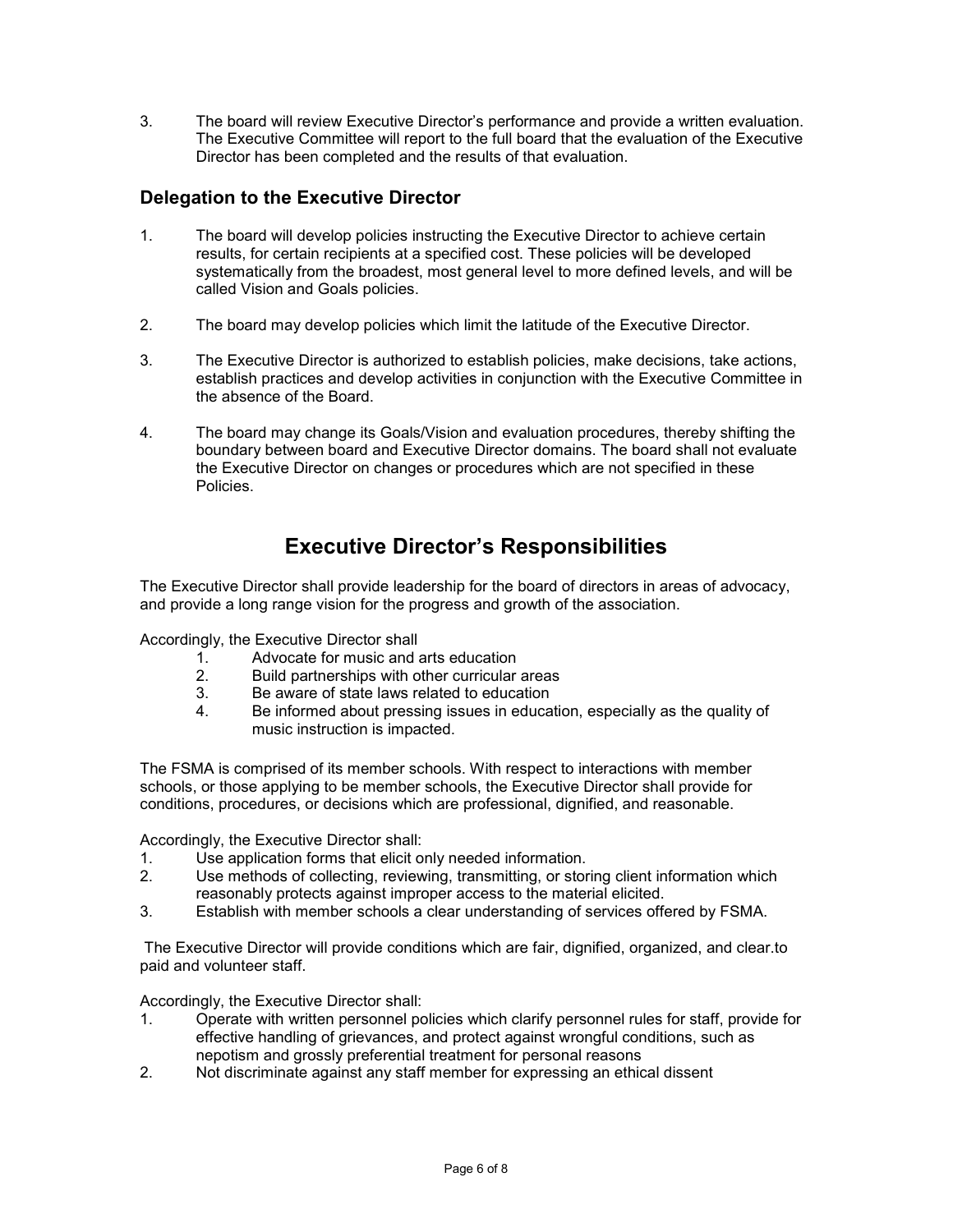- 3. Not prevent staff from grieving to the board when (a) internal grievance procedures have been exhausted and (b) the employee alleges that board policy has been violated to his or her detriment.
- 4. Acquaint staff with the Executive Director's interpretation of their protections under this policy.

#### <span id="page-6-0"></span>**Financial Planning/Budgeting**

Financial planning for any fiscal year or the remaining part of any fiscal year shall be in accord with the board's Goals, and shall be derived from a multi-year plan as directed by the board.

Accordingly, the Executive Director shall:

- 1. Include credible projection of revenues and expenses, separation of capital and operational items, cash flow, and disclosure of planning assumptions.
- 2. Plan the revenue in any fiscal year to exceed or equal the expenditures in that period.
- 3. Provide a document showing line items and appropriate narratives.
- 4. Provide a percentage to be placed in reserve by the soonest possible time. Reserves shall never exceed one year's operating expenses.

#### <span id="page-6-1"></span>**Financial Condition and Activities**

With respect to the actual, ongoing financial condition and activities, the Executive Director shall develop fiscal and material alignment of actual expenditures from board priorities as established in these Policies.

Accordingly, the Executive Director shall:

- 1. Plan revenues to exceed or equal expenditures in a fiscal year.
- 2. Maintain unencumbered revenues to allow the organization to meet obligations within 60 days.
- 3. Settle payroll and debts in a timely manner.
- 4. File tax payments or other government ordered payments or filings in a timely manner.
- 5. Pursue receivables after a reasonable grace period.
- 6. Seek board approval for a single purchase or commitment of greater than \$10,000. Splitting orders to avoid this limit is not acceptable.
- 7. Correct audit findings in a timely manner.

#### <span id="page-6-2"></span>**Emergency Executive Director Succession**

In order to protect the board from sudden loss of Executive Director services, the Executive Director shall designate at least one other person familiar with board and Executive Director issues and processes.

#### <span id="page-6-3"></span>**Asset Protection**

The Executive Director shall protect and maintain corporate assets without unnecessary risk.

Accordingly the Executive Director shall:

- 1. Insure against theft and casualty losses to at least 80% percent replacement value and against liability losses to board members, staff and the organization itself in an amount greater than the average for organizations comparable in budget, membership, and/or responsibility.
- 2. Not allow unbonded personnel access to material amounts of funds.
- 3. Maintain plant and equipment against improper wear and tear
- 4. Protect the organization, its board or staff against claims of liability.